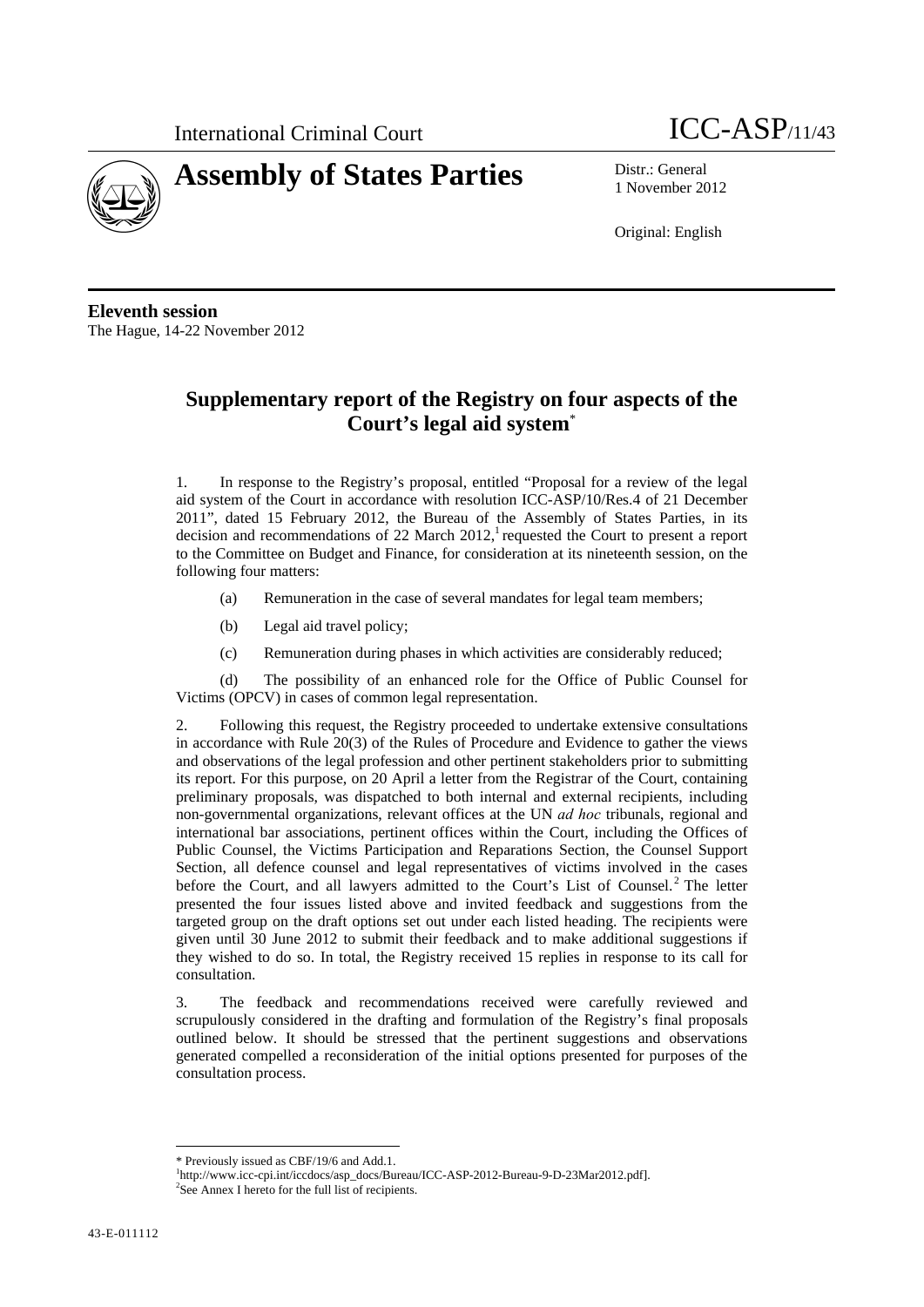4. The proposals presented in this report have been guided by cost savings, as well as by the overriding requirements of a fair trial, of which legal aid paid by the Court is a fundamental component for persons appearing before the Court, thus entailing a need for adequate resources to provide an effective and efficient legal representation of suspects, accused persons and victims in proceedings before the Court, in accordance with regulation 83(1) of the Regulations of the Court. The proposals presented apply equally to both defence and victims' legal teams, unless specified otherwise.

5. This report is intended as a supplement to the current texts governing legal aid, and affects the existing legal aid system only in relation to the four items addressed below.

#### *(a) Remuneration in the case of multiple mandates*

6. In the life of a permanent international judicial institution like the International Criminal Court (ICC), situations can arise where a counsel who is already representing a client in Court proceedings is freely chosen by another client wishing to be represented by the same counsel before the Court. Financial considerations arise when both clients in such a scenario are found by the Registrar to be indigent. Such a scenario has already materialized in practice at the Court: a current example is the joint case of *The Prosecutor v. Abdallah Banda Abakaer Nourain and Saleh Mohammed Jerbo Jamus*, where both Messrs Banda and Jerbo have freely chosen the same counsel to represent them. The chosen counsel has accepted their choice, and is currently holding two mandates simultaneously (one to represent Mr. Banda and the other to represent Mr. Jerbo). The costs of legal representation of both are assumed under the Court's legal aid scheme in accordance with the decision of the Registrar provisionally declaring both accused indigent.

7. Furthermore, in such cases the question of whether the quality of legal representation is not adversely affected to the detriment of the clients by the fact that counsel has to divide his or her time between two cases also raises important considerations on the merits of simultaneous mandates.

8. Ordinarily, should a *non-indigent* person choose to have a counsel represent him or her, knowing full well that counsel is engaged in another case before the Court, that is a prerogative that rightly belongs to the non-indigent client, who will equally have to face and accept the consequences of that decision. Conversely, the Registry can exercise control over payment of counsel and the appointment of the latter in cases of simultaneous mandates that fall under the Court's legal aid system.

9. The right to freely choose counsel is firmly entrenched in article  $67(1)(d)$  of the Rome Statute and rule 21(2) of the Rules of Procedure and Evidence. The Registry is fully committed to this principle, and its *modus operandi* to date confirms this commitment. However, this right is not absolute.<sup>3</sup> Under appropriate circumstances, the right can be circumscribed, when this is not arbitrary, and it is reasonable to do so. This is in accordance with seminal authorities, both international and domestic, as well as with rulings of the Court's Presidency, entrenching this principle in the Court's jurisprudence.<sup>4</sup> One of the permitted exceptions to the right to freely choose counsel is when the person in need of legal representation is indigent.<sup>5</sup> Similarly, it should be borne in mind that it is "the Registrar in whom primary responsibility for managing the legal assistance scheme of the Court is vested, including overseeing the scheme of legal assistance by the Court and the

<sup>3</sup> *See e.g.* Khan et al., *Archbold International Criminal Courts: Practice, Procedure & Evidence*, 3rd ed. (Sweet & Maxwell) ("Archbold"), at pages 1568 ff.

<sup>&</sup>lt;sup>4</sup> See e.g. Presidency, "Reasons for the 'Decision on the 'Application for Review of Decision of the Registrar's Division of Victims and Counsel dated 2 January 2008 not to Admit Prof. Dr. Sluiter to the List of Counsel", ICC-Pres.-RoC72-01-8-10, 10 July 2008; Presidency, "Decision on the 'Demande urgente en vertu de la Regle 21-3 du Réglement de procédure et de preuve' and on the 'Urgent Request for the Appointment of a Duty Counsel' filed by Thomas Lubanga Dyilo before the Presidency on 7 May and 10 May, respectively," ICC-01/04-01/06-937, at para. 25.

<sup>5</sup> *See* Article 67.1 (d) of the Rome Statute. See also Archbold, at pages 1568 ff. See similarly, *Prosecutor v. Hadžihasanović et al*., Case no. IT-01-47-PT, (26 March 2002); *Prosecutor v. Blagojević et al*., Case no. IT-02- 60-PT, (9 December 2002); *Prosecutor v. Akayesu,* Case no. ICTR-96-4-A, 1 June 2001, at para. 61-62.); *Prosecutor v. Dusko Knezevic*, Case no. IT-95-4-PT/IT-95-8/1-PT, (6 September 2002); *Jean Kambanda (Appellant) v. the Prosecutor,* Case no. ICTR-97-23-A, 19 October 2000, at paras. 12 ff.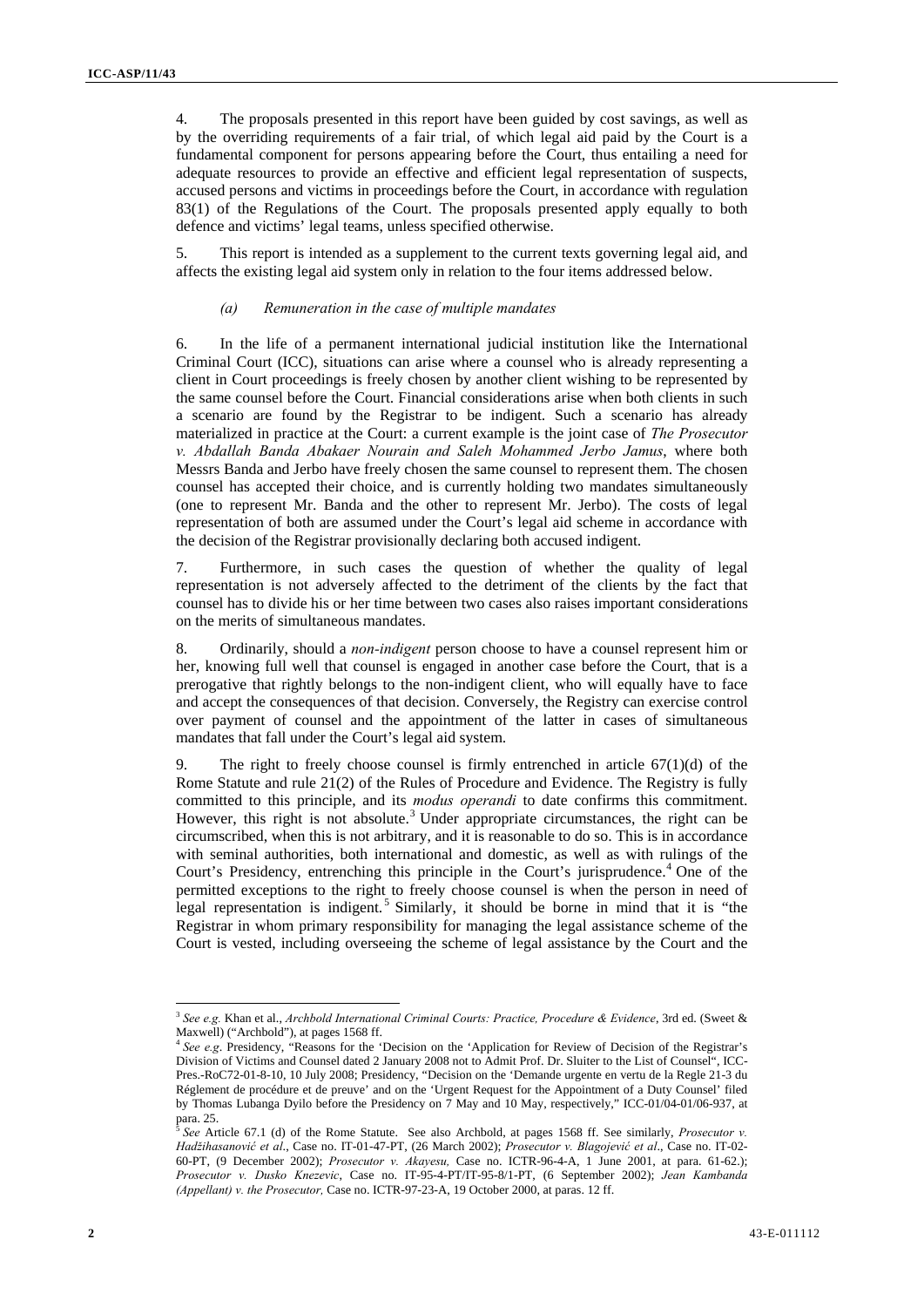determination of matters relating to qualification, appointment or assignment of counsel."6 In other words, the right to freely choose counsel does not tie the Registry's hands, for example when simultaneous mandates under the Court's legal aid system produce inappropriate financial consequences (in that the same counsel is receiving two full monthly lump-sum payments as fees intended for full-time work), while also entailing a risk that clients' interests may be adversely affected.

10. While the Court may look to the experience and policies of other international criminal jurisdictions for guidance where applicable, it remains a wholly independent institution with its own *sui generis* policies and characteristics. The Registry notes in passing that, while at the UN International Criminal Tribunal for the Former Yugoslavia (UN-ICTY) simultaneous mandates have on occasion been granted,<sup>7</sup> Article 15 (a) of the *Directive on the Assignment of Defence Counsel* acting before the UN International Criminal Tribunal for Rwanda – which is currently in force – specifically limits the assignment of counsel to no more than "one suspect or accused".

11. In order to have in place a policy that, in addition to its potential cost savings for the Court's legal aid system, also ensures effective legal representation and is mindful of the right to freely choose counsel, the Registry proposes that simultaneous mandates be limited to not more than two cases. Capping the number of cases to which counsel can be simultaneously appointed before the Court would, in addition to potential cost savings (detailed in paras. 16-18 below), help ensure that obligations owed to clients are honoured without the distraction and burden of additional cases, and, by diminishing the financial incentives to multiple mandates, discourage lawyers from taking on more cases than can reasonably be handled.

## *(i) The Vetting process*

12. As indicated above, and as highlighted by the feedback received, the prospect of the same counsel appearing in more than one case in proceedings before the Court may have negative implications for the quality of legal representation provided. ICC proceedings are, by their very nature, complex, and to navigate through them efficiently and effectively and to best represent the interests of client(s), much energy and full dedication are required of counsel. To guard against a situation where multiple mandates may undermine the quality of the representation, the Registry proposes to adopt and implement a 'three conflicts' model in considering a case of simultaneous representation: (i) conflict of interests; (ii) conflicts in scheduling, availability and time commitment of counsel who desires to take on two cases simultaneously in Court proceedings, and (iii) conflicts in payments under the Court's legal aid system in view of the principles the Registrar is instructed by States Parties to follow in judiciously managing the system. In relation to the first two conflicts, the Registry will conduct a "due diligence" check before authorizing the second mandate, as a safeguard measure to ensure that the additional mandate is in conformity with the relevant texts and will not adversely affect the rights and interests of the clients involved or result in disruptions and delays in the proceedings. As part of this process, the Registry will carry out direct consultations with the relevant clients and obtain the necessary consents, as well as the Chambers seized of the matter, prior to finalization of the appointment. This proposed approach is similar to the practice at the ICTY on the question of simultaneous mandates. <sup>8</sup> The final decision of the Registrar on whether or not to authorize the appointment may be challenged by way of judicial review before the relevant Chamber, and the question will then be a matter of judicial discretion. The third conflict, which is discussed below, relates to the fair compensation that counsel can expect to receive for services rendered in the second mandate.

 6 The Presidency, *Prosecutor v. Thomas Lubanga Dyilo,* Case/filing no. ICC-01/04-01/06-937, 29 June 2007, para.  $\frac{16}{7}$ .

Article 16 (G) of the *Directive on the Assignment of Defence Counsel* acting before the UN International Criminal Tribunal for the Former Yugoslavia governs how simultaneous mandates are dealt with at the Tribunal. Article 16 (G) stipulates that:" No counsel shall be assigned to more than one suspect or accused at a time, unless: (i) Each accused has received independent legal advice from the Registrar and both have consented in writing, and (ii) The Registrar is satisfied that there is no potential or actual conflict of interest or a scheduling conflict, and that the assignment would not otherwise prejudice the defence of either accused, or the integrity of the proceedings."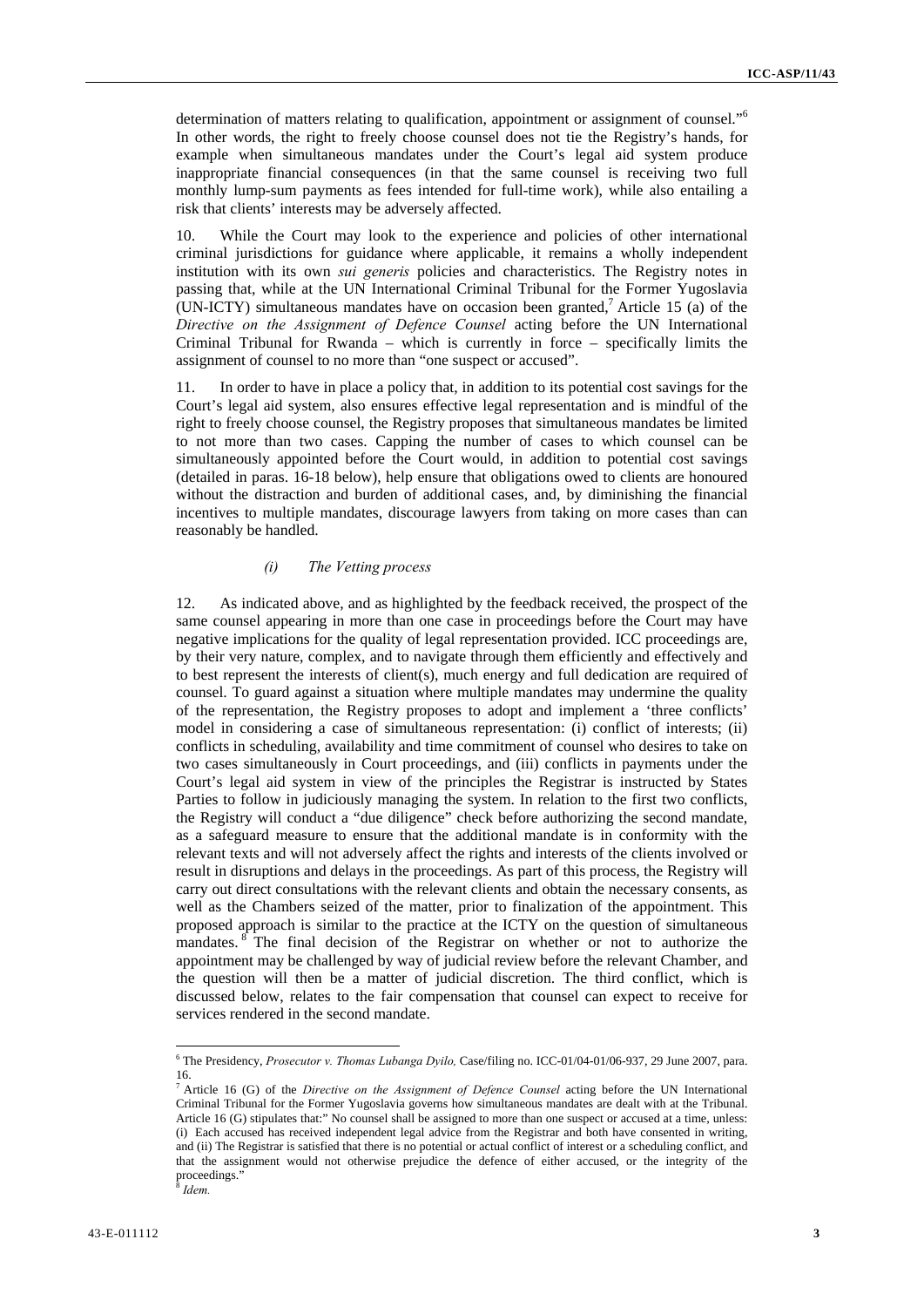#### *(ii) Reasonable remuneration for the second case*

13. The current rate of €8,221 paid monthly as legal fees to counsel per case under the Court's new legal aid system is based on the assumption that counsel guarantees a full-time commitment to the case to which he or she has been appointed. This policy has been set primarily with the interests of suspects, accused persons and victims in mind and, secondly, to reasonably justify a lump-sum payment per month to counsel.

14. It should be noted that the Registry, having learned from the experience and challenges faced by the *ad hoc* tribunals, has attempted to integrate the remuneration of external counsel and their team members with that applicable within the Court, and to treat them on a par basis with staff of the Court, as far as feasible within the limits of managing a publicly funded legal aid system. Thus salary amounts for external team members under the Court's legal aid system are set so as to correspond to the net salaries received by Court staff performing equivalent duties, and are automatically fixed at Step 5 within the relevant grade from the commencement of the mandate of the team. It should be noted in this regard that the individual composition of each team — and hence the salary entitlements of its members — is comparable to that of teams in the Office of the Prosecutor, who simultaneously work on several cases in proceedings before the Court.

15. As manager of a publicly funded legal aid system, the Registry considers that paying an additional €8,221 to counsel who represents simultaneously a second indigent client (or set of clients in the case of victims) in proceedings before the Court is not in conformity with the principle of judicious management of the legal aid system as required by the Assembly of States Parties,<sup>9</sup> in particular where each person in need of legal representation implicated in the main ICC proceedings benefits not from a single counsel, but from a team of lawyers and other relevant professionals who assist in the representation of the case.

16. The Registry appreciates that responsibility for two cases is an exceptional situation, and places additional obligations on counsel. The Registry therefore proposes the following fee arrangement when a counsel who has already been retained by one client in Court proceedings is appointed to represent client(s) in a second case:

#### **Table no.1**

|              | $I^{st}$ Case           | $2^{nd}$ Case                       |
|--------------|-------------------------|-------------------------------------|
| Counsel Fees | 100% (€8,221 per month) | 50% ( $\bigoplus$ ,110.5 per month) |

17. This takes the total monthly remuneration counsel will receive under the Court's legal aid system as legal fees for two simultaneous mandates to  $\text{ } \in \text{ } 2,331.50 \text{ per month}$ , representing a monthly saving of  $\bigoplus$ , 110.50 in relation to the full double fee of  $\bigoplus$  6,442.

18. On average, a case before the Court takes approximately five years to go through its full cycle. Thus, if the proposed formula is adopted, the total saving to the Court's legal aid budget over the duration of the two cases will be:

60 x €4,110.50 = € 246,630.

<u> 1989 - Johann Barbara, martxa alemaniar a</u>

19. Furthermore, payment of compensation for professional charges will not be justified in the second case if counsel is already receiving such compensation in the first case.

20. In the event that proceedings in one case end prior to those in the second one, then remuneration in the second case will be restored to the full level.

21. The Registry proposes to apply the same proportionate reduction of fees to other team members appointed to two cases simultaneously, resulting in potential additional cost savings for the Court's legal aid system.

22. The Registry recommends that this proposal should take immediate effect for all new instances of simultaneous mandates.

<sup>9</sup> See *Report to the Assembly of States Parties on options for ensuring adequate defence counsel for accused persons* (ICC-ASP/3/16), para. 16.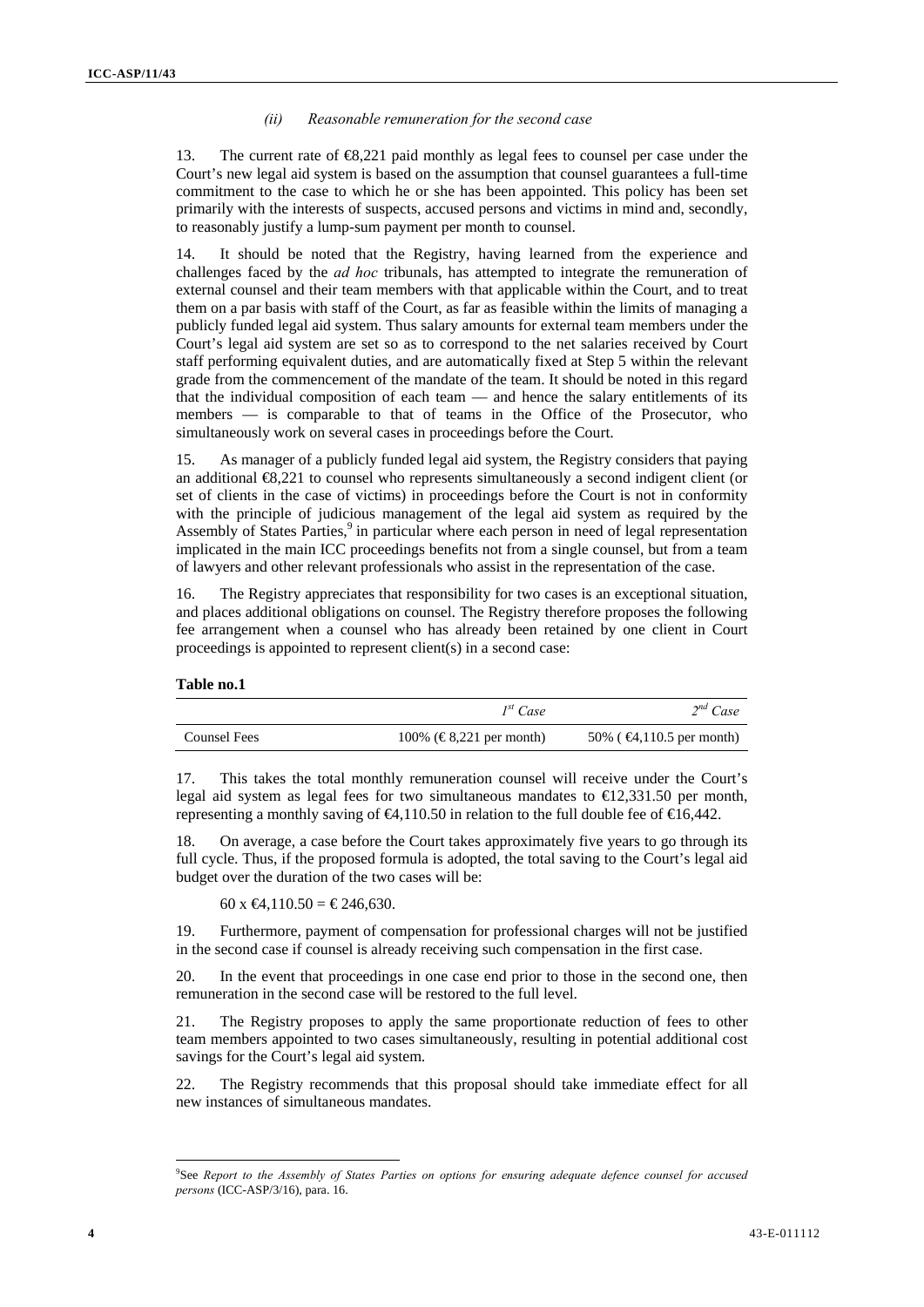## *(b) Expenses*

#### *(i) The current system: background*

23. The existing legal aid system provides for a flat-rate monthly allowance of  $\epsilon 4,000$  to cover the expenses of each legal team. Unused amounts are carried over to the next month(s).

24. This allowance, which is separate from the investigation budget afforded to each legal team, is designed primarily to cover two categories of expenses: miscellaneous and travel. Miscellaneous expenses include office supplies (other than those already provided by the Court), translation costs related to material in a foreign language generated as part of investigations, and costs related to the hiring of an expert consultant who may not be called to testify in Court, as well as other reasonable expenses of the team directly linked to their mandate before the Court.

25. Further, under the current legal aid system, counsel and associate counsel are entitled, subject to certain conditions (e.g. status of the judicial calendar), to receive the applicable daily subsistence allowance  $(DSA)$ ,<sup>10</sup> as set by the United Nations International Civil Service Commission, for the duration of their stay at the seat of the Court, as well as to have the costs of travel to and from The Hague paid out of the  $\epsilon 4,000$  monthly allowance. In addition to the DSA, counsel and associate counsel are also entitled to terminal expenses, which is a fixed amount paid to travellers under the Court's travel policy to cover the return cost of transportation from the airport/train station to the hotel, apartment or other accommodations. Counsel who travel by private car to the seat of the Court are also entitled to have their mileage reimbursed. Further, on an exceptional basis and subject to pre-authorization by the Registry, other members of the team may also be reimbursed for terminal expenses, as well as for the costs of their *initial* trip to The Hague so as to get settled into the team, provided counsel has specifically authorized the expense(s) against the monthly expenses allotment. Reasonable costs of transportation for legal teams to visit suspects and accused persons at the Detention Unit of the Court are also paid out of the monthly expenses allotment.

The  $\epsilon 4,000$  monthly allotment is not provided directly to legal teams, but rather retained by the Registry as a *trust* for their benefit, to be used when reasonably necessary expenses for an effective and efficient legal representation arise and are pre-approved by the Registry. Once approved, the costs of the expense are then deducted by the Registry from the monthly allotment.

27. DSA and terminal expenses under the Court's travel policy are meant to cover the costs of Court staff when travelling on mission away from the seat of the Court. These missions are temporary and are of short duration by their very nature. Practice has shown that the automatic blanket application of DSA entitlements (and terminal expenses) to counsel and associate counsel – who frequently stay for long periods in The Hague – is contributing to unreasonable costs for the Court's legal aid system. While DSA for each day's stay in The Hague varies slightly from month to month, it remains at approximately €270 per day. For the month of August 2012, the daily rate has been set at €271.73.

28. The application of DSA to counsel and associate counsel is the principal driver of costs against the expenses budget provided under the Court's legal aid system and the main reason for the exhaustion of the monthly €4,000 allotment. Under the existing system, counsel and associate counsel both receive full DSA for each day they are *in situ* in The Hague for matters related to work at the Court. Experience has shown that the existing travel policy applied under the Court's legal aid system encourages an emerging practice where counsel opt for renting suitable accommodations or finding other less costly living arrangements in lieu of staying at hotels. By so doing, they economize on the actual travel

 $10$  The DSA rates are established on the basis of data supplied by designated agencies for duty stations around the world. The rates are intended to relate to good commercial hotels and restaurants. An additional amount of 15 per cent (of the average hotel and meal cost) is included in the DSA rate to account for "incidental" expenses (tips, laundry, toiletries, etc.).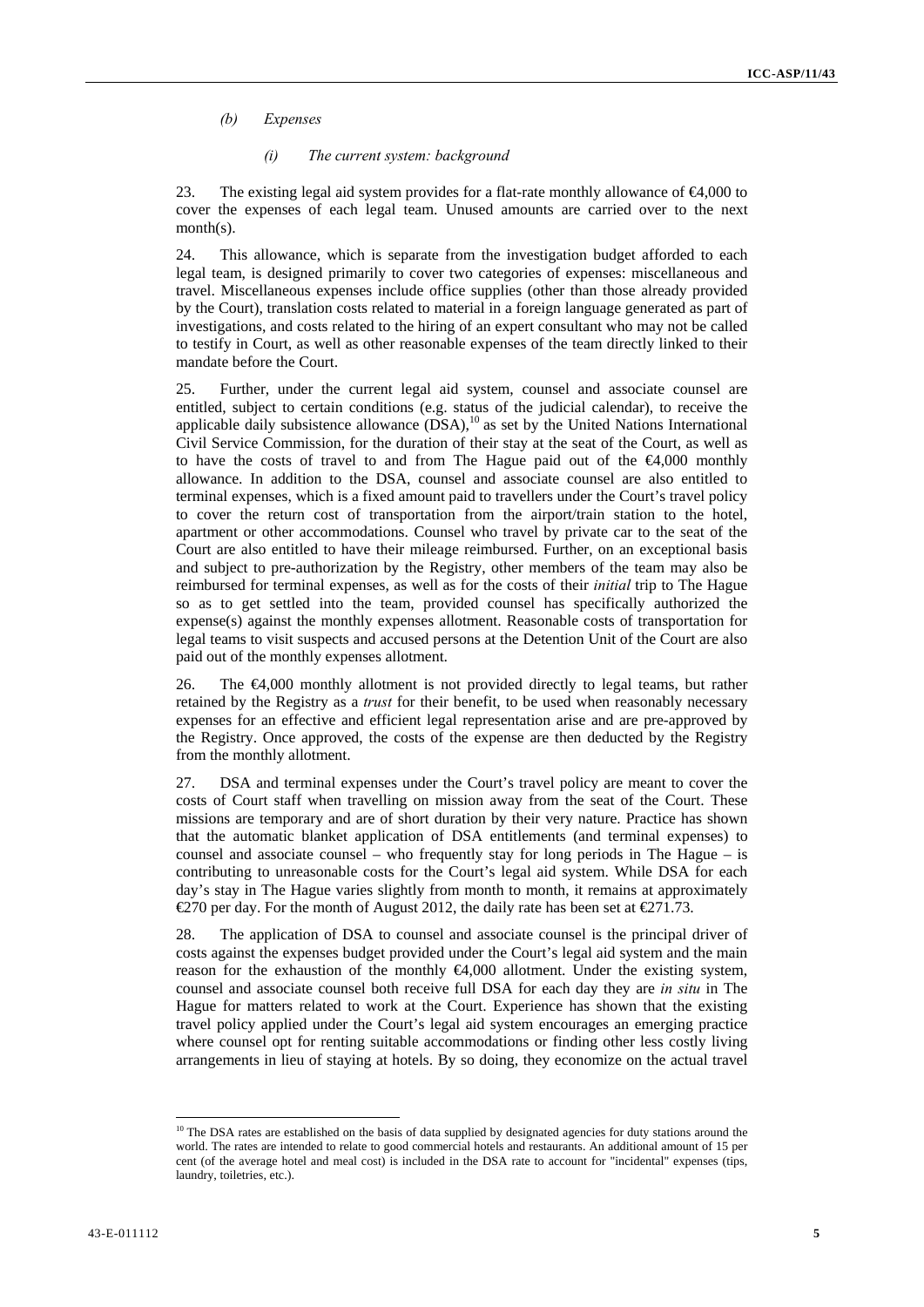expenses they incur, and yet benefit from unused amounts from their automatic DSA entitlements as supplementary earnings.

29. By way of an example, if a counsel and associate counsel are required to be present at the seat of the Court to attend 60 days (or two months) in The Hague for a trial, their earnings for that period under the current legal aid system would be as follows:

| Table no. 2 |  |  |
|-------------|--|--|
|-------------|--|--|

|                      | Legal Fees | DSA for 60 Days*<br>(calculated on the basis of DSA<br>rates for the month of August<br>2012: $\epsilon$ 271.73 per day) | Deduct approximate<br>actual cost <sup>11</sup> for a two-<br>month stay in The Hague<br>(travel, accommodation<br>and meals) | Total <sup>12</sup> |
|----------------------|------------|--------------------------------------------------------------------------------------------------------------------------|-------------------------------------------------------------------------------------------------------------------------------|---------------------|
| Counsel              | €10,832    | €16,304                                                                                                                  | €5,000                                                                                                                        | €32.968             |
|                      | (x 2)      |                                                                                                                          |                                                                                                                               |                     |
| Associate<br>Counsel | €8,965     | €16.304                                                                                                                  | €5,000                                                                                                                        | €28.964             |
|                      | (x 2)      |                                                                                                                          |                                                                                                                               |                     |

#### *(ii) The Proposed system*

30. The Registry proposes to maintain the monthly expenses allotment system, albeit with a deduction and other changes explained below. Adopting such an approach is more in tune with the real needs of legal teams and the multi-purpose aspect of the expenses budget, which in addition to travel expenses of counsel and associate counsel, also includes, by necessity other important expenses of legal teams.

31. Experience has established that the existing expenses budget and the travel and DSA policy which are applied to external legal teams need to be overhauled for economic efficiency.

32. The Registry proposes to reduce the €4,000 monthly allotment to a maximum per month ceiling of  $\epsilon$ 3,000. While unused funds in one month can be transferred to future months for use, no expenses claimed will be reimbursed if they exceed the monthly ceiling or the accumulated reserves in the expenses budget.

33. This proposed reduction will in itself reduce the annual expenses allotment for each team from  $\text{ } \in \text{ } 48,000$  to  $\text{ } \in \text{ } 56,000$ , resulting in a yearly saving of  $\text{ } \in \text{ } 12,000$  per team. Thus, applying the proposed changes to the 17 external legal teams currently actively engaged in Court proceedings and benefiting from its legal aid system, the total annual saving to the Court's legal aid budget in 2013, on this head alone, will be 17  $x \notin 2,000$ , or  $\in \{204,000.00\}$ .

34. The same will apply in future years (exact figure in savings will be subject to changes in the number of legal teams qualifying for legal aid benefits, and in related assumptions in future budget proposals). Further, it is proposed to eliminate the automatic application of DSA and terminal expense payments under the Court's legal aid system. As explained above, the automatic payment of DSA for each day counsel and associate counsel are *in situ* in The Hague primarily accounts for the excessive costs charged against the Court's legal aid system, which are not sufficiently supported by actual costs incurred.

35. In practice, the proposed approach will mean that, while the costs of travel (by air, train, personal vehicle, etc.) of counsel and associate counsel to and from The Hague will continue to be covered by the  $\epsilon$ 3,000 monthly expenses allotment, DSA will no longer be used to calculate the entitlements of counsel and associate counsel for their stay in The Hague. Costs of accommodation and other expenses related to the stay of counsel and associate counsel in The Hague on official business and deemed reasonably necessary by the Registrar will be covered up to the maximum monthly ceiling of  $\epsilon$ 3,000, upon provision of proof that such costs have actually been incurred. As previously mentioned, expenses

 $11$  This approximate deduction is a maximum based on the reasonable cost of living in The Hague and tenancy agreements and other supporting documentation on accommodations provided to the Registry by the relevant team members.

<sup>&</sup>lt;sup>12</sup> This amount does not include any compensation payable for professional charges.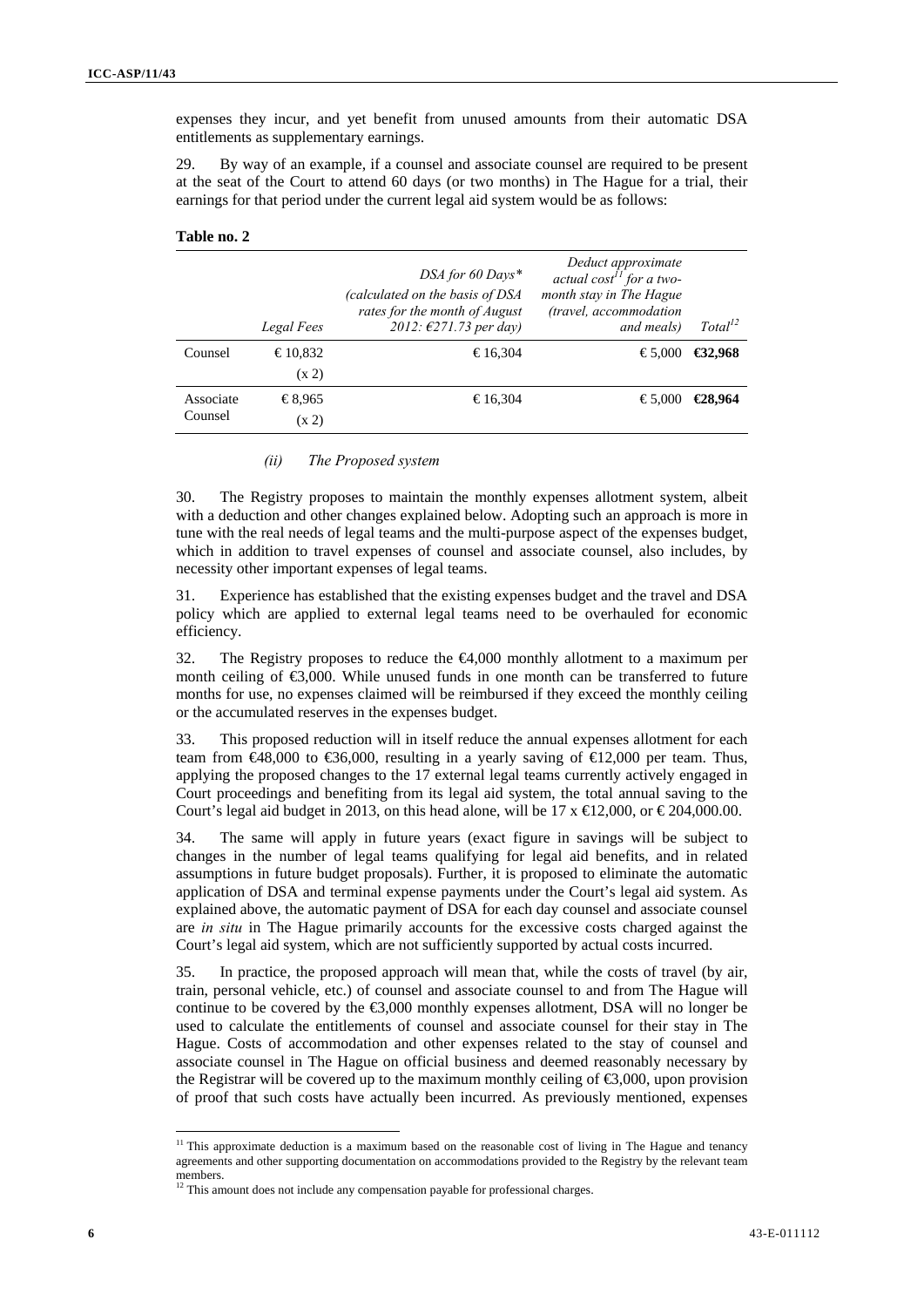which exceed this monthly limit or the accumulated reserve will not be covered by the Court's legal aid system, subject to a successful application under Regulation 83(3) of the Regulations of the Court.

36. Additionally, the Registry will continue its existing practice whereby counsel and associate counsel are not reimbursed for the costs of their stay in The Hague if such costs are already assumed by any other judicial institution or entity. While the Registry conducts its own due diligence in this regard, the onus rests on counsel to inform the Registry that they are benefiting from funding from a third source.

37. The solution proposed will potentially produce substantial savings, yet in a manner that is both fair and reasonable, and in tune with the experience of the system in practice and the *actual* needs of legal teams. The monthly lump-sum system will also ensure that legal teams are not prejudiced by, for instance, a one-time lump-sum system (even one which may be supplemented at a later stage) which may not adequately respond to the actual expenses requirements of legal teams or to the length of proceedings in any given case. The proposed scheme, by eliminating automatic DSA and terminal expenses payments will result potentially in substantial savings, while encouraging a more judicious use of expenses allotments under the Court's legal aid system by legal teams. Ridding the system of automatic DSA payments frees the monthly expenses budget to be used for the real and actual expenses of the team reasonably necessary for an effective and efficient legal representation. Under the proposed system, the  $\epsilon$ 3,000 monthly allotment will ensure that legal teams have a source of funding which can be used to cover necessary expenses and incentivizes counsel and associate counsel to manage their travel costs and related expenses within the limits of the monthly ceiling.

38. The Registry recommends that this proposal be brought into force immediately, with the exception of *pending* requests for reimbursement submitted by existing teams, for which the current system will continue to apply. The proposal will not prejudice current (or future) beneficiaries of the Court's legal aid system, as it does *not* disrupt or hamper payment for expenses "reasonably necessary as determined by the Registrar for an effective and efficient legal representation" pursuant to regulation 83(1) of the Regulations of the Court.

#### *(c) Remuneration: phases in which activities are considerably reduced*

39. There are instances during the 'life' of a case where the workload of the legal teams involved in proceedings before the Court may be significantly reduced. Judicious management of a publicly funded legal aid system cannot reasonably allow members of external legal teams to continue to be remunerated in *full* on a lump-sum basis when the workload of the reduced period of activity cannot (*de facto* or *de jure*) justify this.

40. Non-exhaustive examples of periods where activities are reduced include the period between closing statements rendered at trial and the decision of the Chamber; stay, suspension or other protracted delays in the proceedings; and the waiting period after an appeal against the confirmation of charges by a Pre-Trial Chamber.

41. The Registry recommends that in instances where activity in the proceedings is considerably reduced, the default position ought to be that the payment of lump-sum remuneration of team members under the Court's legal aid system ceases. While the team composition should in the ordinary course be maintained – except where counsel acts alone in conformity with ICC-ASP/6/4, para. 29 – remuneration of each team member in all situations will be on the basis of hours actually worked (as opposed to an automatic lumpsum monthly remuneration) up to the monthly fixed ceiling equal to the payment for each team member under the Court's legal aid system. Payment will be made after a detailed review of time-sheets submitted by each team member for actual work undertaken as required by the demands of the phase in the case at that juncture. In reviewing the timesheets, the Registry will assess whether sufficient grounds exist for team members to be reasonably engaged in work on the dossier. The Registry may consult with the Chamber and the team members concerned to determine whether the requirements of the case at the time in question justify the work undertaken and billed. Not every team member will necessarily be remunerated during such phases. The onus of demonstrating, to the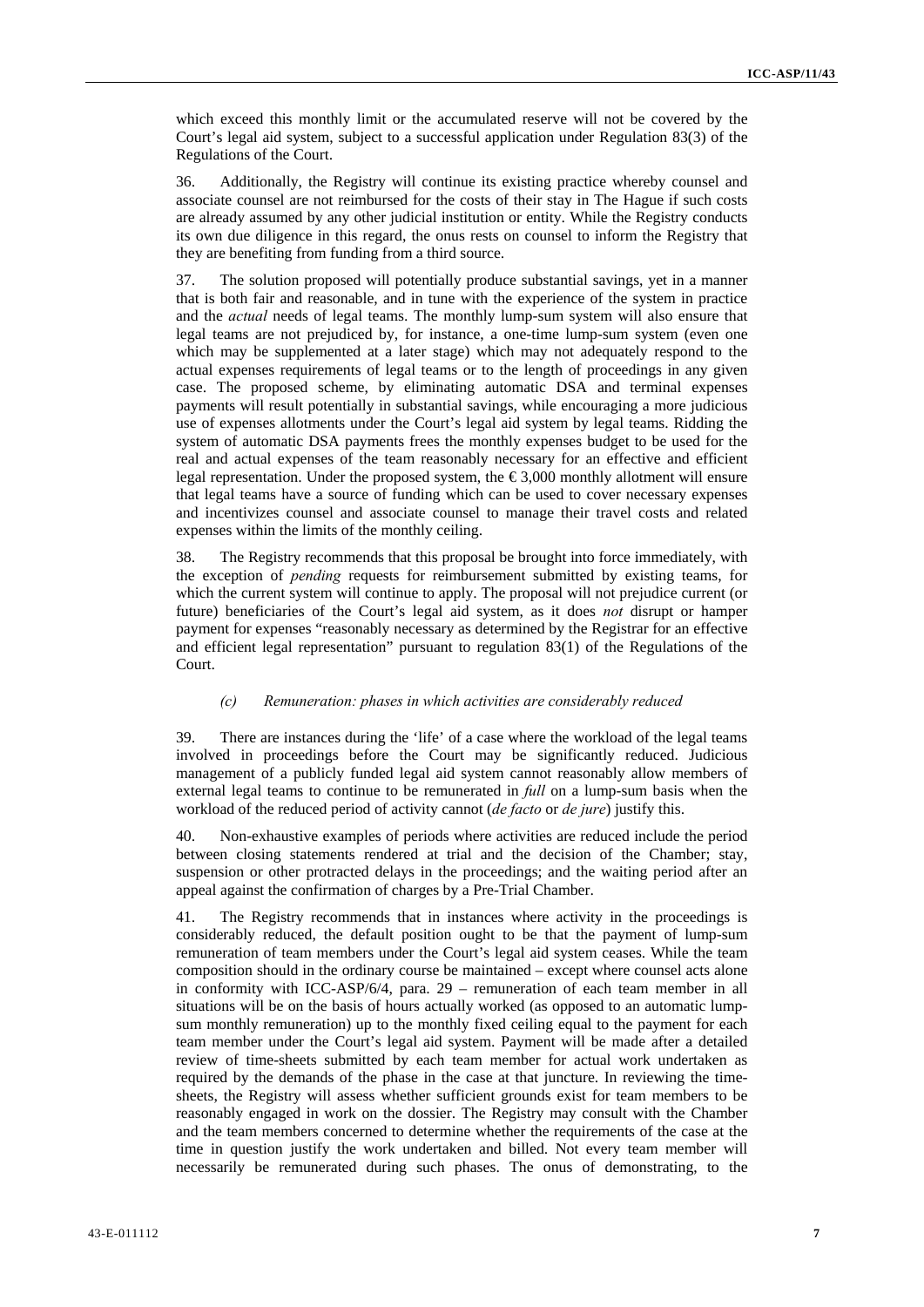satisfaction of the Registrar, the need for the work of each team member will fall on the counsel in charge of the case and on the team member(s) in question.

42. In practice, as soon as a phase in a case arises in the proceedings where activity will be reduced, and after the Registry has conducted the necessary consultations with, *inter alia*, the relevant Chamber or Presidency, the relevant section of the Registry  $-$  i.e. the Counsel Support Section – will notify counsel and/or the legal representative who has overall responsibility for the management of the team that payments for the period in question will be stopped by the Registry, and that, in lieu, from that point forward remuneration will be paid on an hourly basis for necessary work undertaken to ensure the effective and efficient legal representation of the client(s). The period of notice will be 30 calendar days, in accordance with the Registry's current practice regarding a phase of reduced activities in a case, or a change of phase of the proceedings, resulting in a change in the scope of the legal aid applicable. This will enable counsel to take any relevant action, including providing the Registry with further information, or inviting reconsideration of any relevant decision, requesting additional means under regulation 83(3) of the Regulations of the Court or, if appropriate, referring the matter to the relevant Chamber for review under regulation 83(4) of the Regulations of the Court. Moreover, particulars of the possibility of such a change in the remuneration regime will be duly notified to counsel upon their appointment during the initial induction carried out with the relevant services of the Registry, and incorporated in the induction documents provided to counsel upon their appointment.

43. Such an approach will achieve two aims. First, it will ensure that the Court's legal aid system is managed judiciously, resulting in cost savings for the Court. Second, it avoids a situation where the composition of legal teams is disrupted to the detriment of the client(s), while guaranteeing payment on the basis of objective criteria for necessary work actually and justifiably undertaken — as verified and approved by the Registry — during periods of reduced activity. In effect, the proposed formula enables teams to continue to pursue any task related to the case, whilst ensuring that legal aid only covers activities that are reasonably necessary for an effective and efficient legal representation as authorized by regulation 83(1) of the Regulations of the Court.

44. Payments for compensation for professional charges for those team members determined by the Registry to be eligible to receive such compensation will be adjusted proportionally to reflect the changes in remuneration during phases of reduced activity.

45. The Registry recommends the immediate implementation of this proposal for any new teams as well as for cases experiencing reduced activity at the time of the proposal's adoption, and for existing teams when the case progresses to a new phase of the proceedings.

### *(d) The possibility of an enhanced role for the Office of Public Counsel for Victims (OPCV)*

46. The Registrar recalls the basic principle, as enshrined in rule 90 (1) of the Rules of Procedure and Evidence, that victims, in the ordinary course, are free to choose their legal representatives. As regards the role of the OPCV, the Registry would begin by reiterating its position set out in the "Report of the Court on legal aid: Legal and financial aspects of funding victims' legal representation before the Court":  $13$  namely that the question of whether the Office should have an enhanced role in the representation of victims in proceedings before the Court is first and foremost a judicial determination, in particular as it relates to common legal representation as mandated by the relevant legal texts of the Court.

47. The Registry further points out that, for the OPCV to be given a privileged and/or exclusive role in the representation of victims in proceedings before the Court, amendments to this effect would be required to the Regulations of the Court. Given the current legal

<sup>&</sup>lt;sup>13</sup> Report of the Court on Legal Aid: Legal and Financial aspects for funding victims' legal representation before the Court, ICC-ASP/8/25, 5 October 2009, paras 31 – 32. See also Updated Report of the Court on legal aid: Legal and Financial Aspects of funding victims' legal representation before the Court, the comparison between internal and external counsel, ICC-ASP/9/9, 30 July 2010.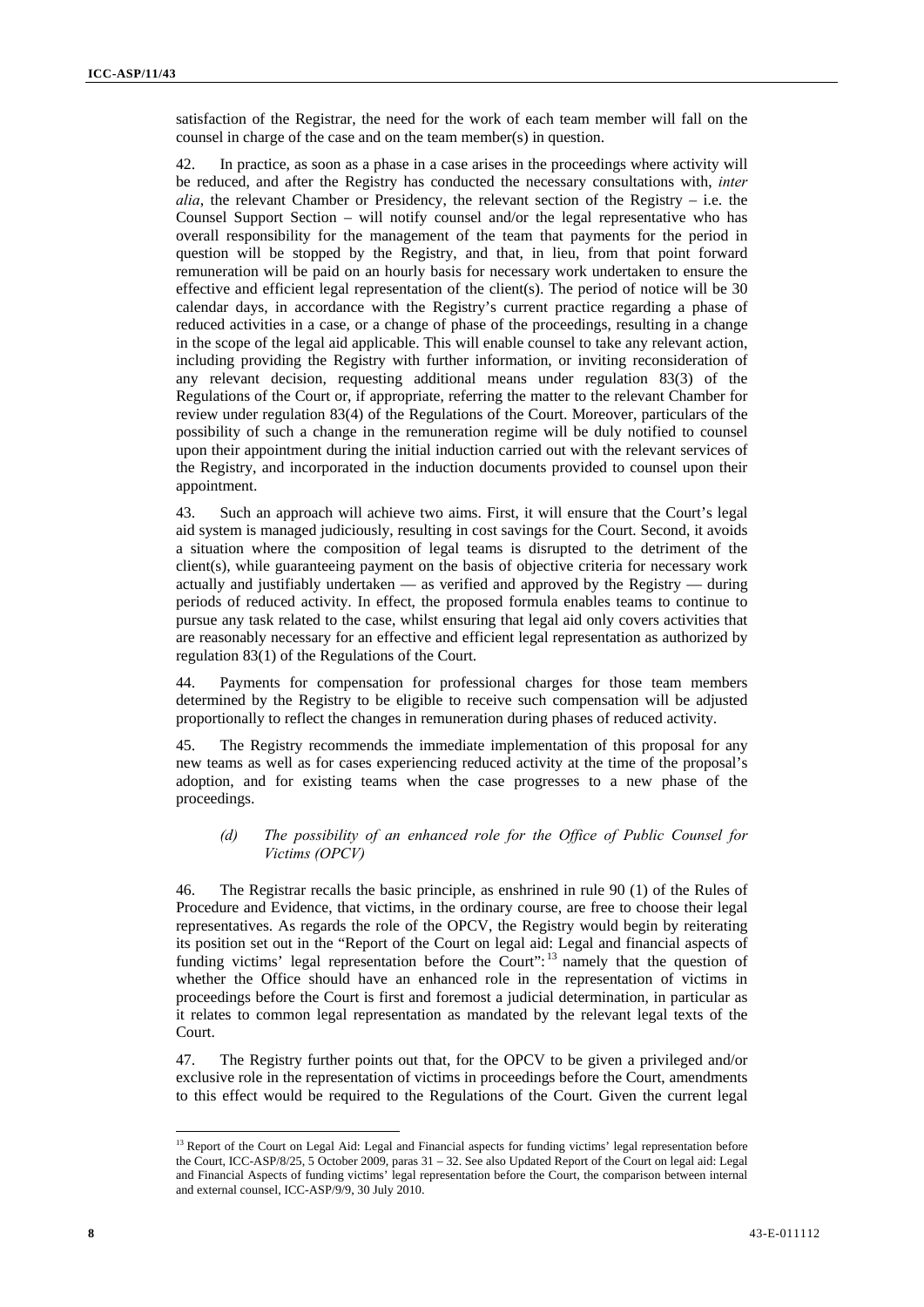regime governing the appointment of legal representatives for victims, for the Registry to take a definite stance on this issue in the context of its revision of the legal aid scheme would be *ultra vires* the powers of the Registrar and inconsistent with the express provisions of the Court's legal texts, which have placed the issue of appointing OPCV to represent victims where appropriate squarely within the ambit of the judges' exclusive powers.

48. The role of the Registry in cases where the Chamber is contemplating the appointment of common legal representatives is merely to assist the relevant Chamber, guided by the interests of the victims in need of legal representation through the provision of relevant information on a case-by-case basis so as to enable the Chamber to make an informed appointment. The Registry consults the victims prior to any recommendation to the Chamber on common legal representation. Other sections of the Registry are also consulted, and often local legal and other organizations in the area where the victims are located. Any recommendation on common legal representation is based on facts, after careful assessment of all legal and factual parameters of the case and of the information available to the Registry. However, in the absence of explicit provisions in the Regulations of the Court, any provision of an enhanced role for the OPCV as legal representatives in Court proceedings is a matter for the Court's judges and not for the Registry. The latter's margin of action is limited, at best, to recommending the appointment of the OPCV in suitable cases for the judges' consideration.

49. The Registry notes that the Assembly's interest in an enhanced role for the  $OPCV<sup>14</sup>$ has been guided primarily by cost-saving considerations. While the Registry is not in principle opposed to an enhanced role for the OPCV in the representation of victims, it would emphasize that a policy shift towards augmenting the role of the Office as the privileged or exclusive legal representative of victims represents a significant departure from the system originally conceived for the representation of victims in Court proceedings. It involves a series of considerations and consequences which need to be carefully studied, and should therefore not be based merely on cost-saving incentives, in particular when the notion that exclusive legal representation of victims by the OPCV will be less costly is, at this juncture, more an assumption than a proven fact, and requires further careful study and scrutiny to verify whether significant cost savings can be achieved through a privileged or exclusive role of the OPCV. As the Court's Trial Chamber I "establishing the principles and procedures to be applied to reparations",  $^{15}$  indicates, the question of victims' rights and participation in the Court's proceedings, and by extension, their legal representation, is still evolving. The Registry will continue to closely monitor this continuing and developing process so as to gather all the necessary objective criteria to better inform about the best course of action, and to provide in due course a more realistic calculation on cost saving projections and other consequences arising from an enhanced role of the OPCV.

50. The legal profession and civil society have expressed their clear opposition to an overly enhanced or exclusive role of the OPCV in the representation of victims in Court proceedings. Reasons invoked to justify this objection include the following:

(a) Excluding external counsel is inconsistent with the current legal framework governing victims' legal representation; victims have a right to freely choose counsel (rule 90(1) of the Rules of Procedure and Evidence); even in the case of common legal representation, the views of victims must be taken into account (regulation 79(2) of the Regulations of the Court), and victims can challenge the choice of common legal representative appointed by the Court (rule 90(4) of the Rules);

(b) The power of the judges under regulation 80(2) of the Regulations of the Court to appoint the OPCV on a case by case basis as deemed appropriate will be usurped if they are obliged to appoint the Office in every case; $16$ 

<u> 1989 - Jan Barat, martin amerikan basar dan bagi dan basar dalam basar dalam basar dalam basar dalam basar da</u>

<sup>&</sup>lt;sup>14</sup>See footnote 1 above.

<sup>&</sup>lt;sup>15</sup> ICC-01/04-01/06-2904, dated 7 August 2012.

<sup>16</sup> See *e.g.* Decision of Trial Chamber III in *The Prosecutor vs. Jean-Pierre Bemba* case: "[W]hile Regulation 80(2) of the Regulations of the Court mentions that the Chamber has the possibility to appoint counsel of the OPCV, such appointment is to be considered on an exceptional basis when the particular circumstances of an individual victim so require and, in any event, not as a rule for appointing, for instance, as common legal representative for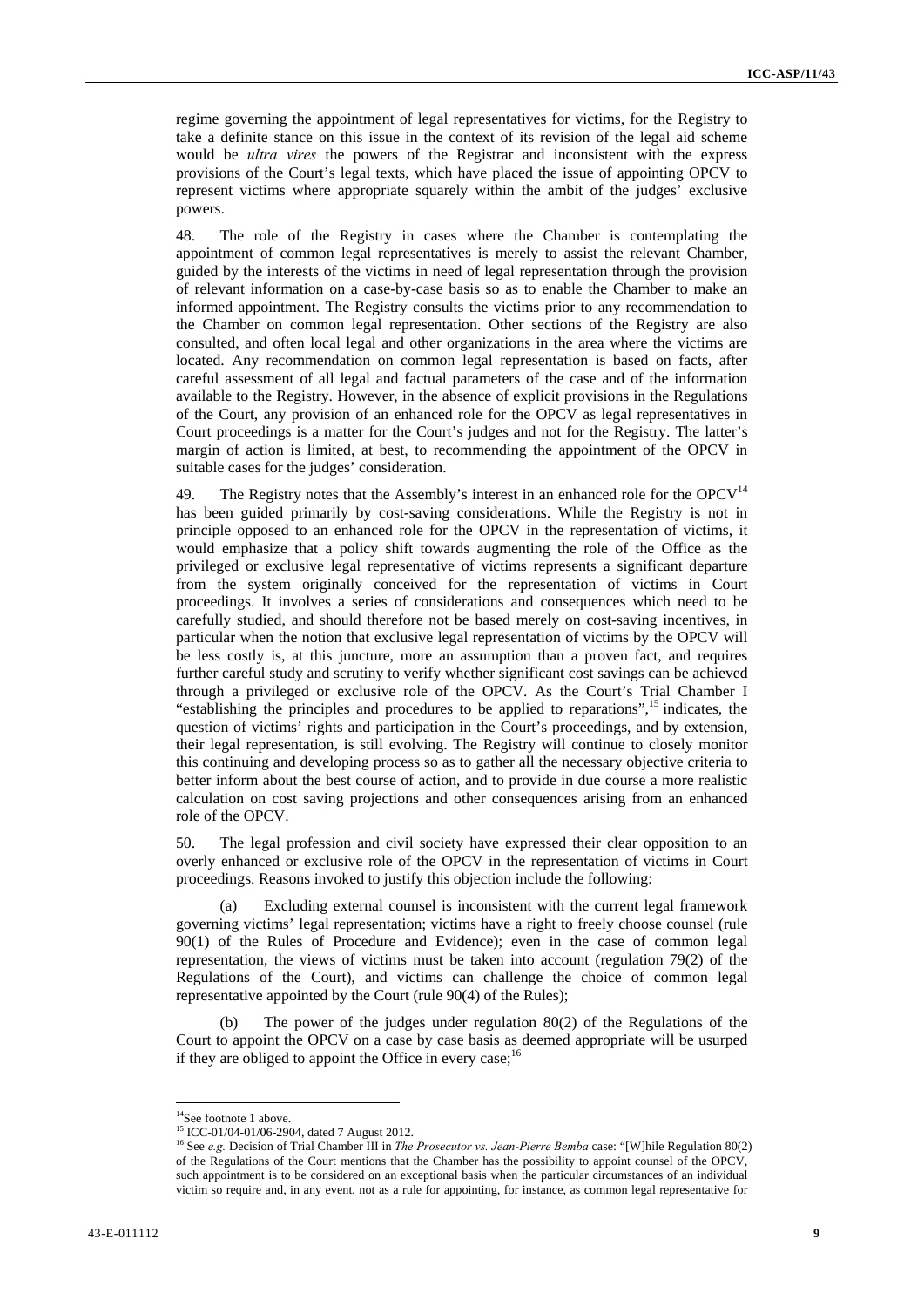(c) Excluding or limiting the role of external lawyers in the legal representation of victims is neither conducive to the goals of the Rome Statute and to achieving universality, nor to promoting the principle of complementarity;

Granting representation to the OPCV exclusively as of right will result in cost consequences, as the Office will have to recruit additional staff in The Hague and in the field to manage the legal representation of all victims involved in Court proceedings. The Office will also require additional facilities to ensure confidentiality and sufficient separation among the various cases handled by the Office. The resultant increase in costs could well be significant;

(e) Exclusive representation by the OPCV will give rise to conflict of interests, which will have to be managed by the Office, potentially giving rise to additional costs.

51. The OPCV's response to the Registry's call for consultation seems to indicate that the Office is in agreement with the notion that it should not shoulder the *exclusive*  representation of victims in Court proceedings. In defending a mixed system, it expressed the view that the:

[...] synergies arising from the collaboration of in-house and external representation would be substantial, not only in terms of cost-savings, but also to more effectively address and serve the needs of victims. The Office considers, indeed, as it has stated on several occasions, that combination of in-house and external lawyers is the optimal model.

52. The Office has provided an estimate of the additional resources required for it to be able to represent all victims in *current* proceedings pending before the Court. These are as follows:

| One          | $P-4$ | (E134,100)                                       |
|--------------|-------|--------------------------------------------------|
| Two          | $P-3$ | $(\text{€}110,900 \text{ x2} = \text{€}229,900)$ |
| One          | $P-1$ | $(\epsilon \epsilon 91,800)$                     |
| One          | $P-1$ | $(\epsilon \epsilon 91,800)$                     |
| <b>Total</b> |       | €547,600                                         |

53. The Office envisages that these additional staff costs will not increase in the future if there are no more than six active cases before the Court at any one time. Moreover, in addition to added staff costs, the Office foresees that 26 missions would be required to the field (in the different situation countries in Africa), to be conducted by one, or in some cases two, staff of the Office, inter alia for the purposes of meeting with victim-clients and conducting the necessary investigatory work*.* The projected estimate of costs for field presence as presented by the Office are as follows:

26 missions (€3,500 per person) = €182,000.\*

\*This estimate is based on an average cost for a mission for one person for one week to African countries (including Travel and DSA) of  $\text{ } \infty$ 3,500.

54. The Registry has carefully reviewed all the feedback received on the question of an enhanced (or exclusive) role of the OPCV, including the comprehensive contribution submitted by the Office itself. Based on the assessment and consultations carried out to date, and after taking into account relevant objective parameters (i.e. conflicts of interest, views expressed by victims, cost drivers, etc.), the Registry recommends that the system ought to be maintained as a two-tier system as currently established, where both OPCV and external lawyers and other relevant team members (or professionals) can be engaged in the representation of victims in Court proceedings. A carefully engineered formula, combining both these in-house and external components, could result both in cost-savings and in optimal legal representation for victims before the Court. Thus a case-by-case approach could be adopted, so that, for example, a senior legal staff member of the OPCV who meets

<sup>&</sup>lt;u> 1989 - Jan Salaman Salaman (j. 1989)</u> an important number of victims in a case. The Chamber underlines that, in any event, it is for the Chamber to appoint counsel from the OPCV as legal representative of victims pursuant to Regulation 80(2) of the Regulations of the Court […]." (ICC-01/05-01/08-1005, paras. 28 and 29).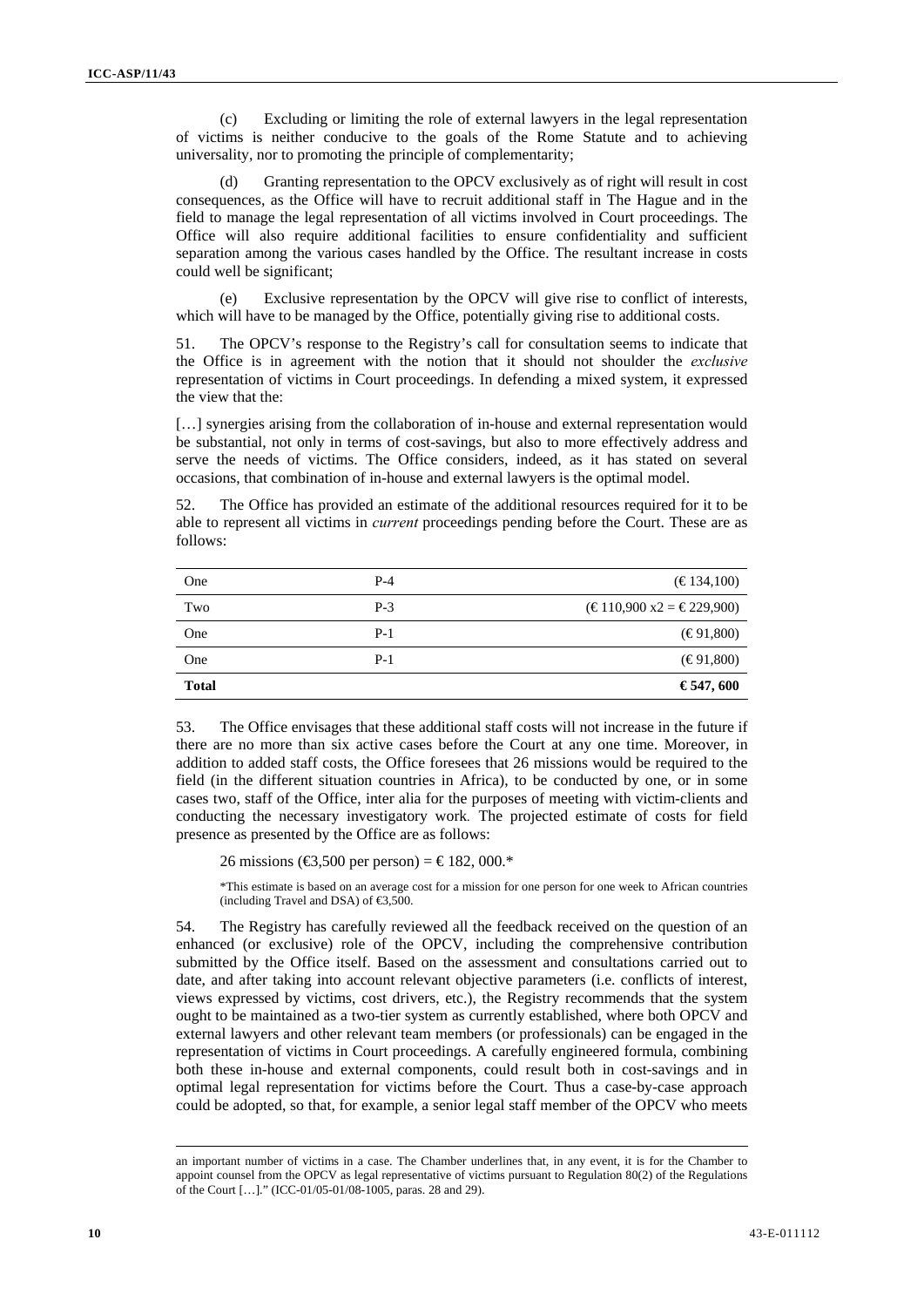the criteria for admission to the Court's List of Counsel could be appointed to head the legal representation of a group of victims, yet build his or her team with external lawyers and other suitable professionals (e.g. field assistants from the situation country) (Option 1). The converse can also be conceived, where an external counsel is appointed to head the legal representation of victims, yet builds his core team from members of the OPCV (if available and willing to act in the designated capacity) (Option 2). Each option would generate cost savings, in so far as the remuneration of one or more members of the legal team ensuring the legal representation of a group of victims would be absorbed by the existing budget of the OPCV as opposed to constituting a charge against the Court's legal aid budget.

55. Option 1, involving assistance to the Court from external counsel or support staff, has already been implemented. Thus at any time, on the basis of objective parameters, a Chamber may order the Registry or the OPCV to appoint external support field staff to facilitate the communication of the views and preoccupations of victims and assist a counsel to fully represent the views and concerns of victims before the Chamber and the Court. One such instance is in the case of *The Prosecutor v. Gbagbo*, where the Chamber appointed OPCV to represent victims, and ordered the appointment of field staff paid under the legal aid system in order to facilitate the work of counsel. Factors to be taken into account in this regard may include the available resources in OPCV, and the need to adjust the composition of teams where the progress of the case justifies this (for instance where additional victims are admitted to participate in the case and assigned to the Courtappointed legal representative). Any such decision to appoint a external counsel or support staff will be based on the objective criteria of the particular case, which might include the views and concerns of the victims regarding their legal representation, familiarity/connection with the situation country, the location and number of victims, and the nature of the harm suffered by the victims, who might require a specialist to protect their dignity. Furthermore, if the Chamber has appointed the OPCV as a common legal representative, it will be for OPCV to appoint any additional staff or assistance.

56. Option 2, where an external counsel is appointed to lead the representation of a group of victims, and is supplemented by relevant OPCV staff, will generate the following benefits:

(a) Assurance that external counsel, in particular those who hail from situation countries, represent victims in Court proceedings;

(b) Legal representatives will be able to benefit from the OPCV's institutional knowledge, experience and expertise in relation to practice before the Court;

Trained staff will be available to support teams at any moment, without the need to recruit and train staff for new teams. This could be particularly valuable at times where a legal representative of victims is appointed only shortly prior to a hearing;

(d) A single OPCV staff member may be able to support more than one team at a time, particularly during less active stages of the proceedings, thus allowing for greater flexibility;

(e) Such an arrangement would do away with the need to rely on the legal aid scheme to finance two positions within a legal team, and would leave only the positions of principal counsel and field support to be financed by legal aid, subject to the applicable rules and regulations. Based on figures for the current legal aid regime, this arrangement would save up to:

- (i)  $\epsilon$ 4,889 per month in fees for a legal assistant;
- (ii)  $\epsilon$ 3,974 per month in fees for a case manager.

57. The Registry emphasizes that, within the current legal framework, there is enough flexibility and opportunity to encourage greater OPCV involvement in a mixed system as described above. Thus both Option 1 and Option 2 would be viable choices, depending on the circumstances of each particular case. In proposing candidates for appointment as legal representatives, the Registry would recommend OPCV on a case-by-case basis with a view to cost saving and where it deemed that this would be in the interests of victims and the proper administration of justice in any given case.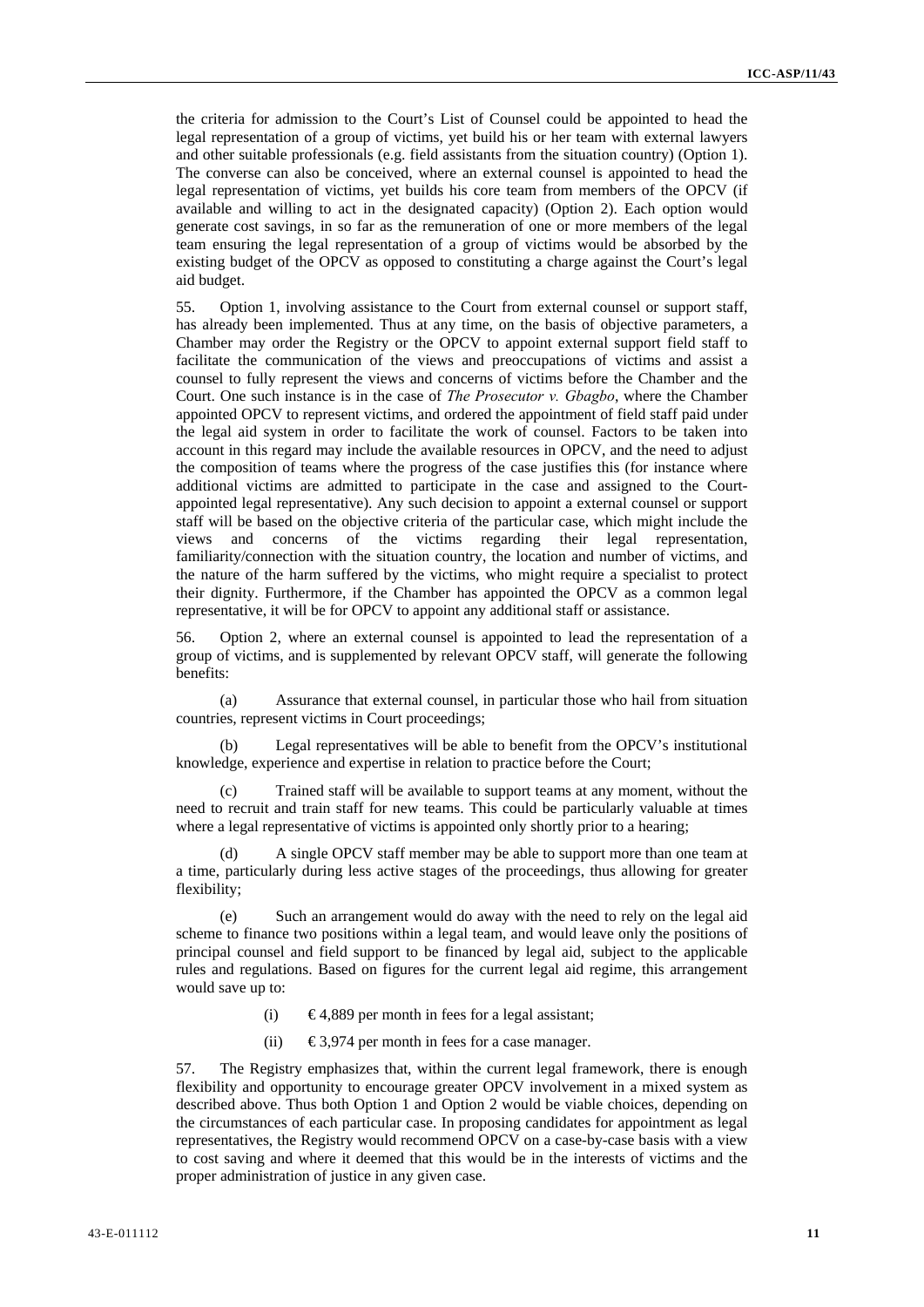58. The Registry further notes that the amendments to the Regulations of the Court recently adopted have made a number of changes to regulation 81, which governs the mandate of the OPCV. Significant amongst these changes are wording which can be interpreted to be expansive as it concerns the mandate and capabilities of the Office. For instance, while the previous wording of regulation 81(3) stipulated that the Office "may include a counsel who meets the criteria set out in rule 22 and regulation 67," the new provision states that the Office "shall include at least one counsel" who meets the same requirements. In effect, this new amendment legally empowers the Office to recruit additional senior lawyers who meet the criteria of admission to the List of Counsel on a needs-basis, in turn enabling it to take on additional cases. $17$ 

59. In fact, the new changes to the Regulations of the Court as it concerns the mandate of the OPCV do not restrict, but rather facilitate a more robust involvement and participation of the Office when it comes to the representation of victims in proceedings before the Court.

60. In conclusion, the Registry would again emphasize that the opportunity for more regular recourse to the OPCV for direct involvement in the representation of victims in Court proceedings already exists within the current legal framework, The Registry will not hesitate to recommend the appointment of the OPCV or its individual staff members when the facts in any given case so justify, having regard both to the interests of victims and to cost-saving considerations.

#### *(e) A continuous and comprehensive review of the Court's legal aid system*

61. Ever since the first Court activities which necessitated payment from the Court's legal aid system, the Registry has been carefully monitoring the system's performance, on the one hand to ensure that it is judiciously managed from a responsible fiscal spending perspective, and on the other, to ensure that the funds furnished under the system to legal teams are sufficient and reasonable for an effective and efficient legal representation. The multiple consultations and changes introduced to the Court's legal aid system since the beginning of the Court's activities demonstrate that the Registry has taken a pro-active economically conscious stance, while at the same time remaining mindful of the need to see to it that sufficient funds are in place so as to ensure that the right of indigent suspects and accused persons to a fair trial are not undermined by lack of adequate resources, and that indigent victims likewise have the requisite resources to effectively exercise their right to participate in the proceedings.

62. The Registry has from the outset stated that the Court's legal aid scheme is not set in stone and is a living system, which is constantly monitored, scrutinized and moulded or perfected, to reflect the experience gained from the application of the system in practice. Some of the lessons learned to date have resulted in changes to the system that have resulted in an increase in funding where practice had shown that additional resources were warranted (e.g. the investigation budget). Others, including the latest round of proposed changes – again, based on the lessons learnt from practice – have attempted to rid the legal aid system of certain aspects which have been shown in practice to be unsuitable from an economic efficiency perspective. The Registry is pleased that these pending issues are being addressed in the latest round of proposals to the Court's legal aid system in 2012.

63. The Registry's efforts in practice clearly illustrate that it has at all times sought to provide legal teams with the resources reasonably necessary for an effective and efficient legal representation on the basis of actual needs and objective criteria, in conformity with the applicable legal and policy texts governing the Court's legal aid system. The Registry has been equally firm in objecting to requests by legal teams for additional resources it deemed to be unreasonable when the facts at hand did not objectively warrant the granting of supplementary resources. The countless public filings of the Registrar in response to

<sup>&</sup>lt;u> 1989 - Johann Barbara, martxa alemaniar a</u> <sup>17</sup> Regulation 81.5 of the Regulations of the Court stipulates that "[t]he Office of Public Counsel for victims shall ensure that counsel with at least ten years' experience is appointed when the Office is required to act as a legal representative."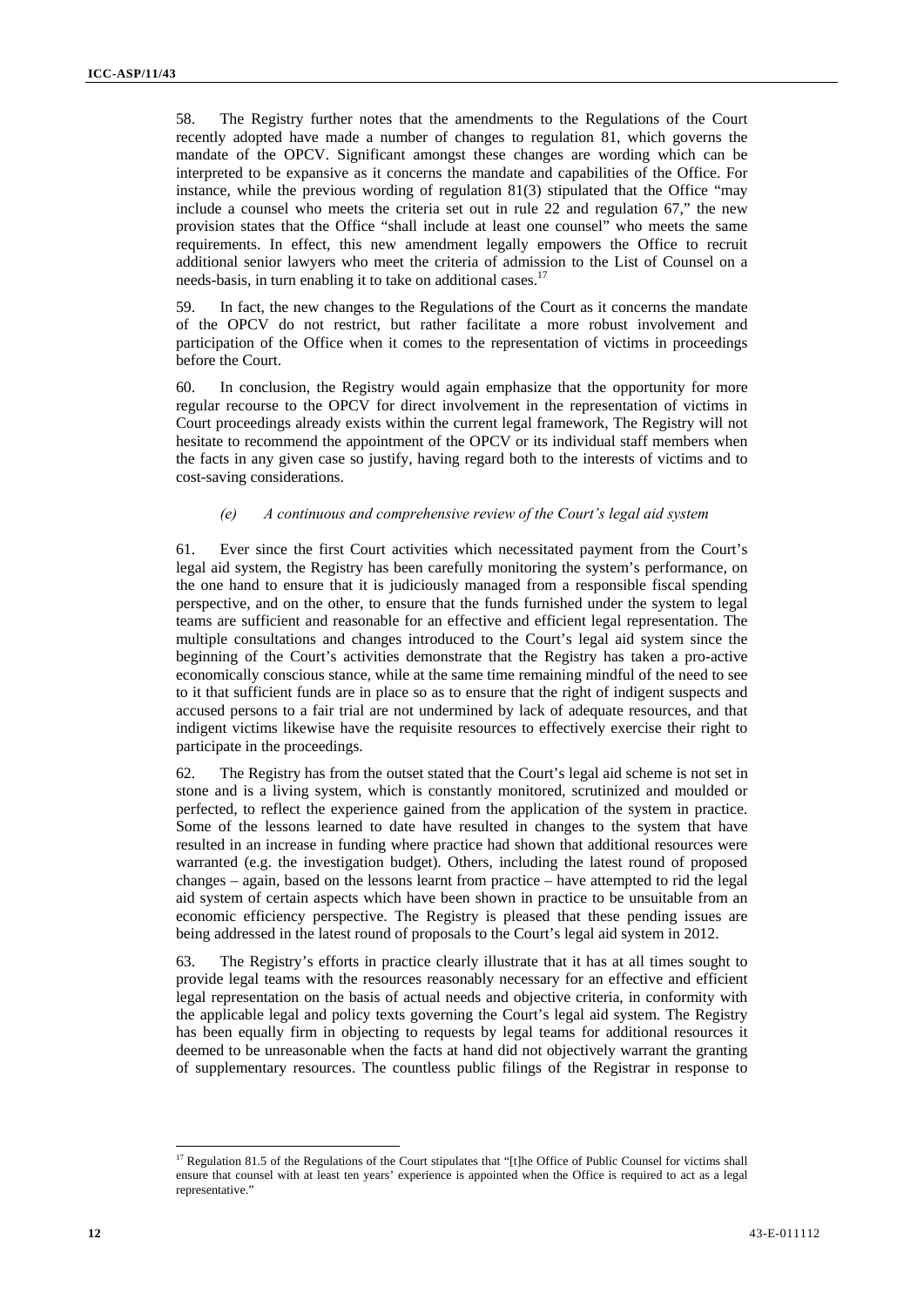applications for judicial review of her decisions in such cases are concrete proof and testament to the Registry's economically conscious stance.<sup>18</sup>

64. To be sure, the Court's legal aid system is, and will continue to be, monitored and scrutinized in light of new experiences gained in practice, and when warranted additional changes will be introduced to the system. Based on the extensive experience and the constant monitoring of the legal aid system since the Court's first judicial activities, it can be safely stated that at this juncture, with this latest set of proposed changes, all the major items that required correction, in particular from a cost-savings perspective, have been identified and remedied (the exception being a comprehensive review of how best to manage the costs of legal representation of indigent victims in Court proceedings). The Registry believes that its efforts over the best part of a decade have amounted to a comprehensive review of the legal aid system, and generated significant changes, which have made the Court's legal aid scheme more economically conscious and efficient, while remaining responsive to the real needs of its end-users.

65. The Registry will continue to monitor and assess the legal aid system in light of the lessons learnt from the various proceedings before the Court, and will endeavour to identify additional areas in need of improvement, and where savings may be had, in accordance with the wishes of the Assembly as expressed in resolution ICC-ASP/10/Res.4.

66. The Registry has plans, for the near future, to consolidate into a single document all of the various Assembly documents relating to the Court's legal aid system, as well as relevant internal policy guidelines.

<sup>&</sup>lt;sup>18</sup> Samples of such public filings (excluding confidential observations) for the period between May 2011 to June 2012 alone include, *inter alia*: 'Registrar's Observations on the "Urgent Request by the Victims' Representative pursuant to regulation 83(4) of the Regulations" dated 1 June  $2012$ <sup>"</sup> (ICC-01/09-01/11-424); — The Registrar's Observations on the "Notification regarding the Legal Representation of Participating Victims in these Appeals Proceedings" dated 19 March 2012' (ICC-01/09-02/11-412); - 'Observations of the Registrar on the "Corrigendum to Request for the Review of the Scope of Legal Assistance" dated 4 April 2011' (ICC-01/04- 01/10-102);— 'Observations du Greffier relatives aux requêtes ICC-01/04-01/07-3304-Conf-Exp du 5 juin 2012 et ICC-01/04-01/07-3305 du 8 juin 2012 déposées respectivement par les conseils de M. Mathieu Ngudjolo Chui et M. Germain Katanga' (ICC-01/04-01/07-3306); —'Observations du Greffier sur' la « Requête de la Défense stu' le champ de l'aide judiciaire » déposée par Maître Emmanuel Altit le 13 janvier 2012' ( ICC-02/11-01/11-28-Red) ; —'Registrar's Submissions under Regulation 24bis of the Regulations of the Court in relation to Trial Chamber I's Decision ICC-Ol/04-01/06-2800' (ICC-01/04-01/06-2812); —'Observations of the Registrar pursuant to Regulation 24 bis of the Regulations of the Court on the "Requête de la Défense sollicitant le réexamen de la décision du Greffe du 22 juillet 2011 relative à l'aide judiciaire accordée à M. Thomas Lubanga" dated 19 August 2011' (ICC-01/04-01/06-2793); —'Observations in accordance with the "Order on the submission of Observations by the Registrar on the "Application of the Victims's Representative pursuant to Article 83 of the Regulations dated 27 March 2012 (ICC-01/09-01/11-408); — "Observations du Greffier relatives a la "Demande d'examen d'une décision du Greffier relative a une demande de mission du représentant légal (Norme 83 du Règlement de la Cour)" datée du 6 avril 2012 et la Demande complémentaire ICC-01/04-01/07/3269, du 13 avril 2012 (ICC-01/04- 01-07-3270).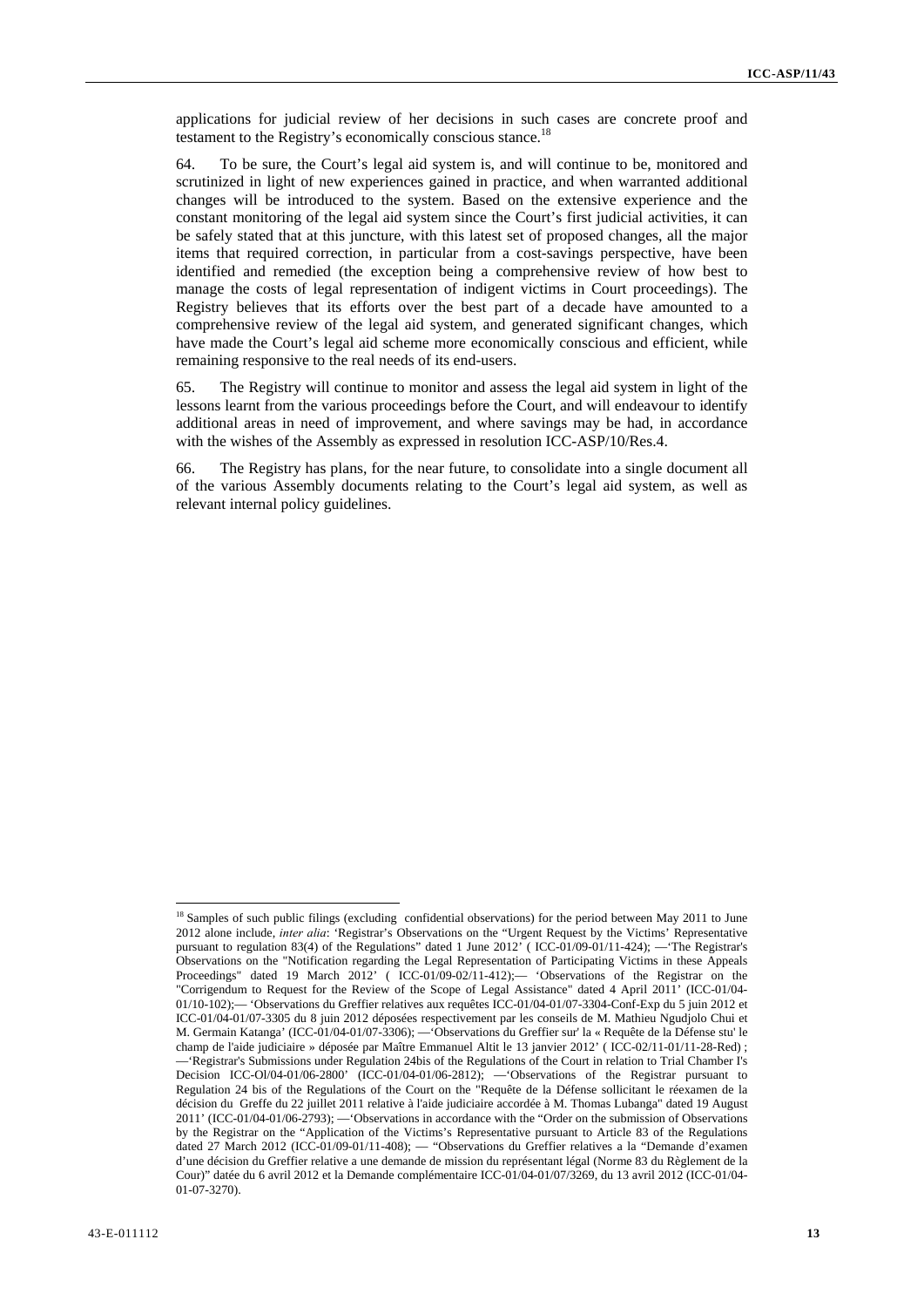## **Annex I**

## **List of Persons, Offices and Organisations Consulted**

- 1. Association Des Avocats de la Défense UN-International Criminal Tribunal for Rwanda (ADAD-ICTR)
- 2. Association of Defence Counsel practicing before the International Criminal Tribunal for the former Yugoslavia (ADC-ICTY)
- 3. Arab Lawyers Union
- 4. Amnesty International
- 5. Avocats sans Frontières (ASF) –Belgique
- 6. Avocats sans Frontières (ASF) France
- 7. Coalition for the International Criminal Court (CICC)
- 8. Conseil de Barreaux de l'Union européenne (CCBE)
- 9. European Criminal Bar Association (ECBA)
- 10. Fédération des Barreaux d'Europe (FBE)
- 11. International Federation for Human Rights (FIDH)
- 12. Human Rights First
- 13. Inter-American Bar Association
- 14. International Association of Young Lawyers
- 15. International Bar Association (IBA)
- 16. International Commission of Jurists
- 17. International Criminal Bar (ICB)
- 18. International Criminal Defence Attorneys Association (ICDAA)
- 19. International Federation of Women Lawyers (FIDA)
- 20. International Federation of Women in Legal Careers (FIFCJ)
- 21. The Law Association for Asia and the Pacific (LAWASIA)
- 22. Pan African Lawyers Union (PALU)
- 23. Redress International (REDRESS)
- 24. Union Internationale des Avocats (UIA)
- 25. Unión Iberoamericana de Colegios y Asociaciones de Abogados (UIBA)
- 26. Women's Initiatives for Gender Justice
- 27. Human Rights Watch (HRW)
- 28. Defence Office, Special Tribunal for Lebanon (DO-STL)
- 29. Victims Participation Unit, Special Tribunal for Lebanon (VPU-STL)
- 30. Defence Counsel & Detention Management Section, UN-International Criminal Tribunal for Rwanda (DCDMS-ICTR)
- 31. Office of Legal Aid and Detention Matters, UN-International Criminal Tribunal for the Former Yugoslavia (OLAD-ICTY)
- 32. Office of Public Counsel for Defence, ICC (OPCD-ICC)
- 33. Office of Public Counsel for Victims, ICC (OPCV-ICC)
- 34. Victims Participation and Reparations Section, ICC (VPRS-ICC)
- 35. Counsel Support Section, ICC (CSS-ICC)
- 36. All 428 counsel as of the  $20<sup>th</sup>$  of April 2012 admitted to the Court's List of Counsel
- 37. All counsel currently intervening in cases before the Court.